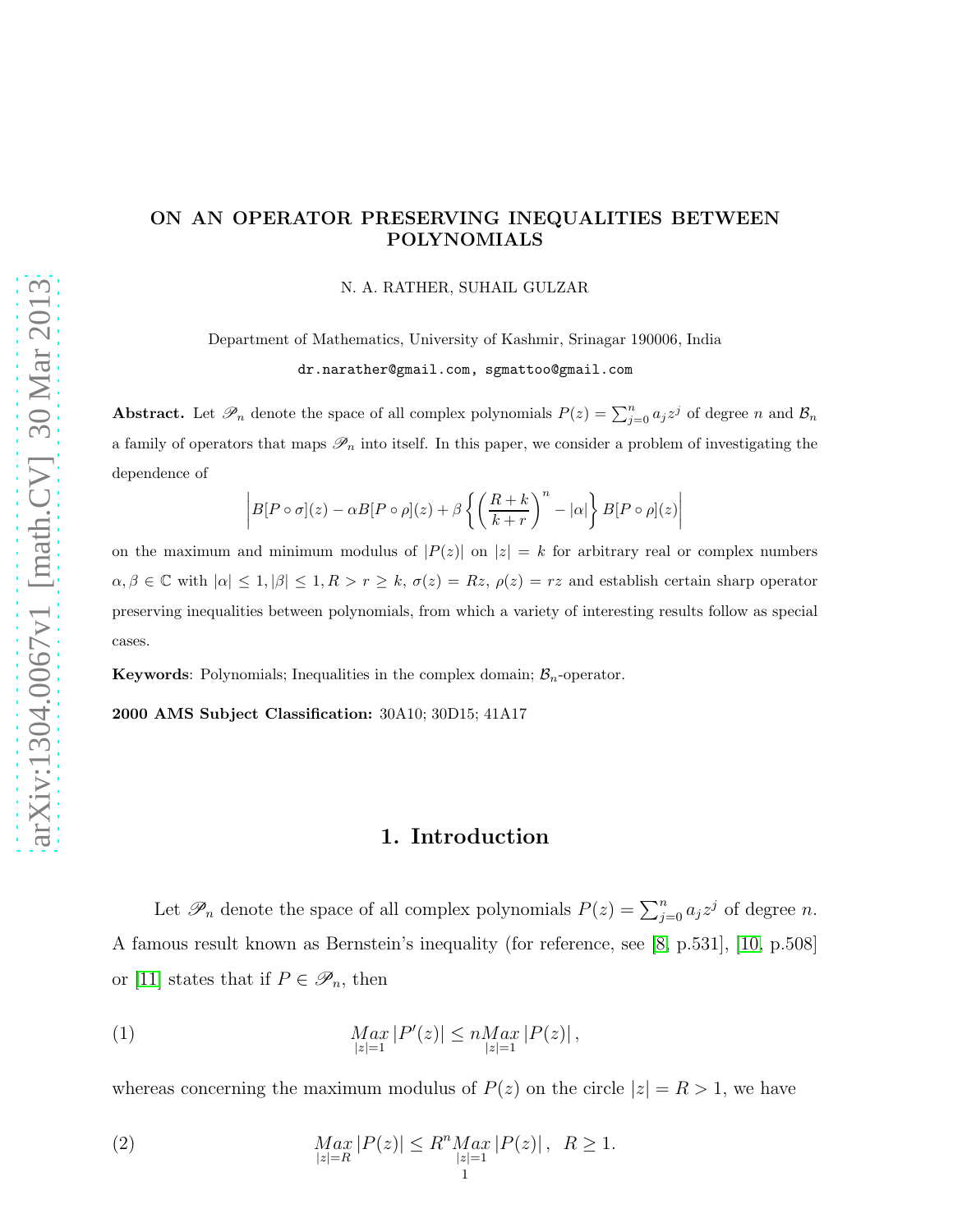(for reference, see  $[7, p.442]$  or  $[8, vol.I, p.137]$ ).

If we restrict ourselves to the class of polynomials  $P \in \mathscr{P}_n$  having no zero in  $|z| < 1$ , then inequalities [\(1\)](#page-0-0) and [\(2\)](#page-0-1) can be respectively replaced by

<span id="page-1-0"></span>(3) 
$$
\lim_{|z|=1} |P'(z)| \leq \frac{n}{2} \lim_{|z|=1} |P(z)|,
$$

and

<span id="page-1-1"></span>(4) 
$$
\operatorname*{Max}_{|z|=R} |P(z)| \leq \frac{R^n + 1}{2} \operatorname*{Max}_{|z|=1} |P(z)|, \ \ R \geq 1.
$$

Inequality  $(3)$  was conjectured by Erdös and later verified by Lax  $[5]$ , whereas inequality [\(4\)](#page-1-1) is due to Ankey and Ravilin [\[1\]](#page-14-5). Aziz and Dawood [\[2\]](#page-14-6) further improved inequalities [\(3\)](#page-1-0) and [\(4\)](#page-1-1) under the same hypothesis and proved that,

(5) 
$$
\underset{|z|=1}{Max} |P'(z)| \leq \frac{n}{2} \left\{ \underset{|z|=1}{Max} |P(z)| - \underset{|z|=1}{Min} |P(z)| \right\},
$$

(6) 
$$
\operatorname*{Max}_{|z|=R} |P(z)| \leq \frac{R^n+1}{2} \operatorname*{Max}_{|z|=1} |P(z)| - \frac{R^n-1}{2} \operatorname*{Min}_{|z|=1} |P(z)|, \ \ R \geq 1.
$$

As a compact generalization of Inequalities [\(1\)](#page-0-0) and [\(2\)](#page-0-1), Aziz and Rather [\[3\]](#page-14-7) have shown that if  $P \in \mathscr{P}_n$  then for  $\alpha, \beta \in \mathbb{C}$  with  $|\alpha| \leq 1, |\beta| \leq 1, R > 1$  and  $|z| \geq 1$ ,

<span id="page-1-2"></span>(7) 
$$
\left| P(Rz) - \alpha P(z) + \beta \left\{ \left( \frac{R+1}{2} \right)^n - |\alpha| \right\} P(z) \right|
$$
  

$$
\leq |z|^n \left| R^n - \alpha + \beta \left\{ \left( \frac{R+1}{2} \right)^n - |\alpha| \right\} \right| \max_{|z|=1} |P(z)|.
$$

The result is sharp and equality in [\(7\)](#page-1-2) holds for the polynomial  $P(z) = az^n$ ,  $a \neq 0$ .

As a corresponding compact generalization of Inequalities [\(3\)](#page-1-0) and [\(4\)](#page-1-1), they [\[3\]](#page-14-7) have also shown that if  $P \in \mathscr{P}_n$  and  $P(z)$  does not vanish in  $|z| < 1$ , then for all  $\alpha, \beta \in \mathbb{C}$  with  $|\alpha| \le 1, |\beta| \le 1, R > 1$  and  $|z| \ge 1$ ,

<span id="page-1-3"></span>
$$
\left| P(Rz) - \alpha P(z) + \beta \left\{ \left( \frac{R+1}{2} \right)^n - |\alpha| \right\} P(z) \right|
$$
  

$$
\leq \frac{1}{2} \left[ \left| R^n - \alpha + \beta \left\{ \left( \frac{R+1}{2} \right)^n - |\alpha| \right\} \right| |z|^n
$$
  
(8)
$$
+ \left| 1 - \alpha + \beta \left\{ \left( \frac{R+1}{2} \right)^n - |\alpha| \right\} \right| \right] \underset{|z|=1}{Max} |P(z)|.
$$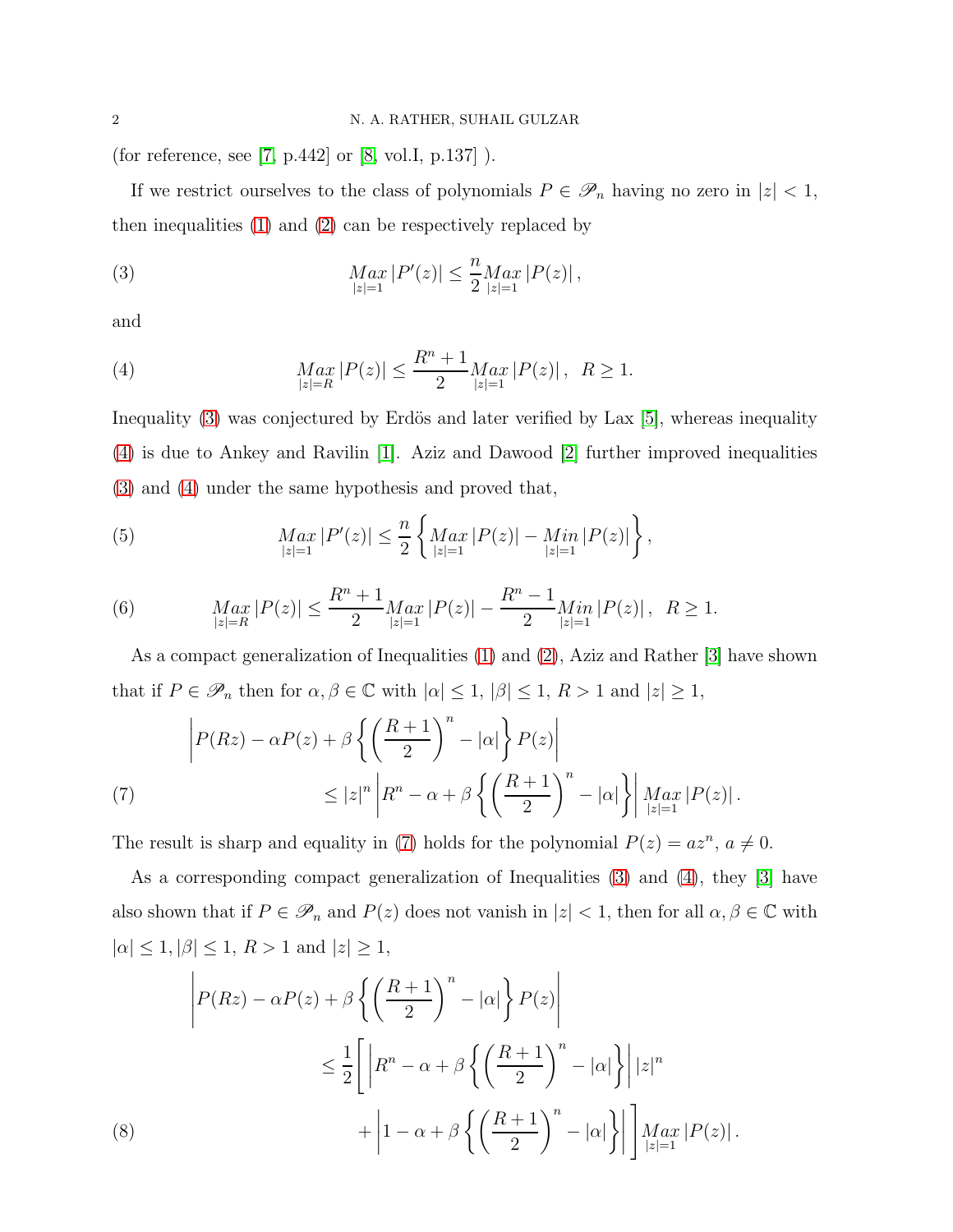The result is best possible and equality in [\(8\)](#page-1-3) holds for  $P(z) = az^n + b$ ,  $|a| = |b|$ .

Q. I. Rahman [\[9\]](#page-14-8) (see also Rahman and Schmeisser [\[10,](#page-14-1) p. 538]) introduced a class  $\mathcal{B}_n$ of operators B that carries a polynomial  $P \in \mathscr{P}_n$  into

(9) 
$$
B[P](z) = \lambda_0 P(z) + \lambda_1 \left(\frac{nz}{2}\right) \frac{P'(z)}{1!} + \lambda_2 \left(\frac{nz}{2}\right)^2 \frac{P''(z)}{2!},
$$

where  $\lambda_0, \lambda_1$  and  $\lambda_2$  are such that all the zeros of

(10) 
$$
U(z) = \lambda_0 + n\lambda_1 z + \frac{n(n-1)}{2}\lambda_2 z^2
$$

lie in half plane  $|z| \leq |z - n/2|$ .

As a generalization of the inequalities [\(1\)](#page-0-0) and [\(3\)](#page-1-0), Q. I. Rahman [\[9,](#page-14-8) inequalities 5.2 and 5.3] proved that if  $P \in \mathscr{P}_n$ , then

(11) 
$$
|B[P](z)| \le |B[z^n]| \underset{|z|=1}{Max} |P(z)|, \text{ for } |z| \ge 1,
$$

and if  $P \in \mathscr{P}_n$ ,  $P(z) \neq 0$  in  $|z| < 1$ , then

<span id="page-2-1"></span>(12) 
$$
|B[P](z)| \leq \frac{1}{2} \{ |B[z^n]| + |\lambda_0| \} \max_{|z|=1} |P(z)|, \text{ for } |z| \geq 1,
$$

where  $B \in \mathcal{B}_n$ .

In this paper, we denote for any complex functions  $P, \rho : \mathbb{C} \to \mathbb{C}$  the composite function of P and  $\rho$ , defined by  $(P \circ \rho)(z) = P(\rho(z))$   $(z \in \mathbb{C})$ , as  $P \circ \rho$ .

# 1. Preliminaries

For the proof of our results, we need the following Lemmas.

<span id="page-2-0"></span>**Lemma 1.1.** If  $P \in \mathcal{P}_n$  and  $P(z)$  have all its zeros in  $|z| \leq k$  where  $k \geq 0$ , then for every  $R \ge r$ ,  $Rr \ge k^2$  and  $|z|=1$ , we have

$$
|P(Rz)| \ge \left(\frac{R+k}{r+k}\right)^n |P(rz)|.
$$

The above is due to Aziz and Zargar [\[4\]](#page-14-9). The next lemma follows from Corollary 18.3 of [\[6,](#page-14-10) p. 86].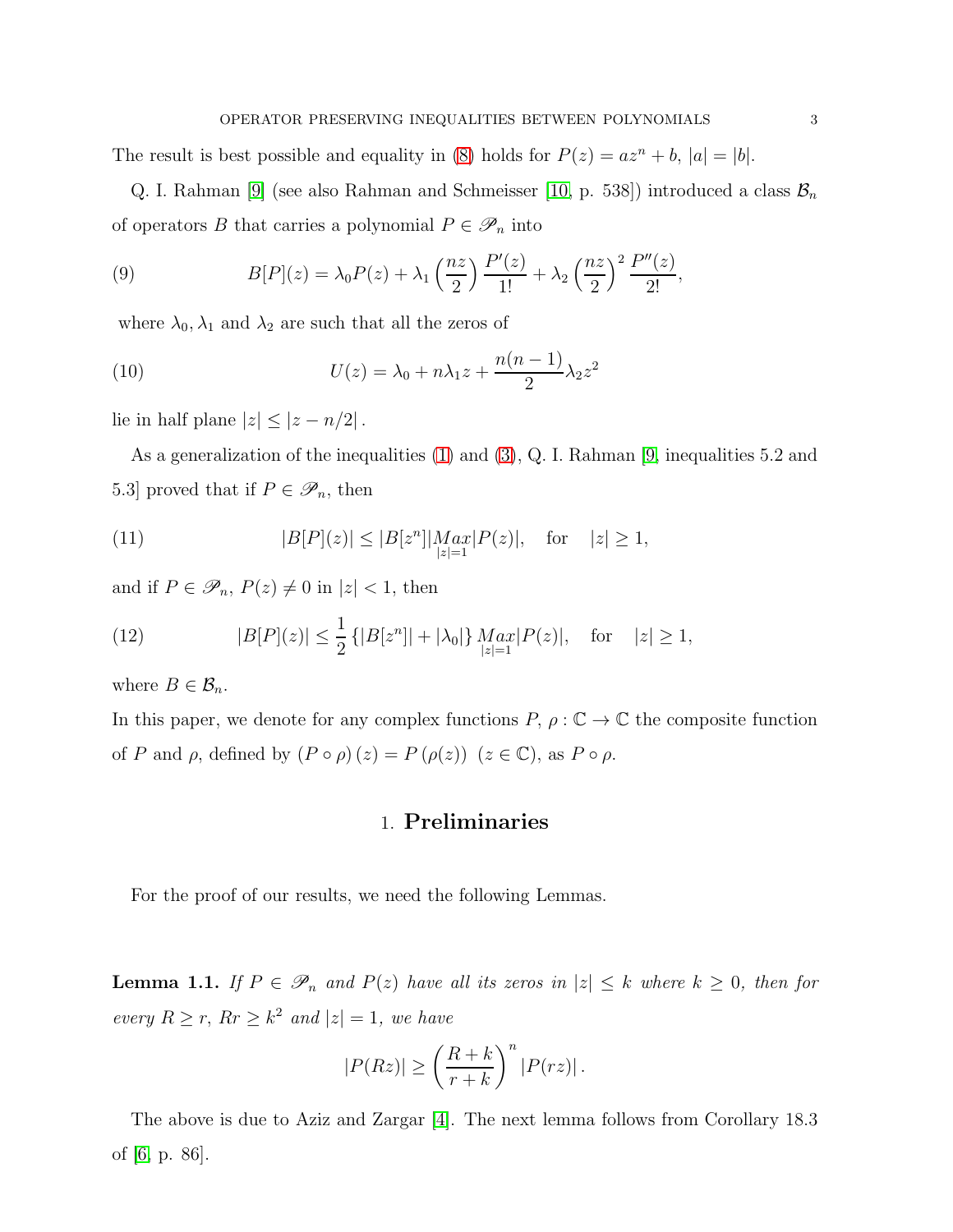**Lemma 1.2.** If  $P \in \mathcal{P}_n$  and  $P(z)$  has all zeros in  $|z| \leq k$ , where  $k > 0$  then all the zeros of  $B[P](z)$  also lie in  $|z| \leq k$ .

<span id="page-3-0"></span>**Lemma 1.3.** If  $P \in \mathcal{P}_n$  and  $P(z)$  have no zero in  $|z| < k$ , where  $k > 0$ , then for all  $\alpha, \beta \in \mathbb{C}$  with  $|\alpha| \leq 1$ ,  $|\beta| \leq 1$ ,  $R > r \geq k$  and  $|z| \geq 1$ ,

(13)  
\n
$$
\begin{aligned}\n|B[P \circ \sigma](z) + \Phi_k(R, r, \alpha, \beta)B[P \circ \rho](z)\n\end{aligned}
$$
\n
$$
\leq k^n |B[Q \circ \tau](z)| + \Phi_k(R, r, \alpha, \beta)B[Q \circ \eta](z)|
$$

where  $Q(z) = z^n \overline{P(1/\overline{z})}$ ,  $\sigma(z) = Rz$ ,  $\rho(z) = rz$ ,  $\tau(z) = Rz/k^2$ ,  $\eta(z) = rz/k^2$  and

(14) 
$$
\Phi_k(R,r,\alpha,\beta) = \beta \left\{ \left( \frac{R+k}{k+r} \right)^n - |\alpha| \right\} - \alpha.
$$

*Proof.* By hypothesis, the polynomial  $P(z)$  does not vanish in  $|z| < k$ . Therefore, all the zeros of polynomial  $Q(z/k^2)$  lie in  $|z| < k$ . As

<span id="page-3-1"></span>
$$
|k^n Q(z/k^2)| = |P(z)|
$$
 for  $|z| = k$ ,

applying Theorem [2.1](#page-5-0) to  $P(z)$  with  $F(z)$  replaced by  $k^n Q(z/k^2)$ , we get for arbitrary real or complex numbers  $\alpha, \beta$  with  $|\alpha| \leq 1$ ,  $|\beta| \leq 1$ ,  $R > r \geq k$  and  $|z| \geq 1$ ,

$$
|B[P \circ \sigma](z) + \Phi_k(R, r, \alpha, \beta)B[P \circ \rho](z)|
$$
  
\$\leq k^n |B[Q \circ \tau](z)] + \Phi\_k(R, r, \alpha, \beta)B[Q \circ \eta](z)|,

This proves Lemma [1.3.](#page-3-0)

 $\Box$ 

<span id="page-3-2"></span>**Lemma 1.4.** If  $P \in \mathscr{P}_n$  and  $Q(z) = z^n \overline{P(1/\overline{z})}$  then for  $\alpha, \beta \in \mathbb{C}$  , with  $|\alpha| \leq 1, |\beta| \leq 1$  $1, R > r \geq k, k \leq 1 \text{ and } |z| \geq 1,$ 

$$
\begin{aligned}\n\left| B[P \circ \sigma](z) + \Phi_k(R, r, \alpha, \beta) B[P \circ \rho](z) \right| \\
&\quad + k^n \left| B[Q \circ \tau](z) + \Phi_k(R, r, \alpha, \beta) B[Q \circ \eta](z) \right| \\
\leq \left\{ |\lambda_0| \left| 1 + \Phi_k(R, r, \alpha, \beta) \right| + \frac{|B[z^n]|}{k^n} \left| R^n + r^n \Phi_k(R, r, \alpha, \beta) \right| \right\} \max_{|z| = k} |P(z)|\n\end{aligned}
$$

where  $\sigma(z) = Rz$ ,  $\rho(z) = rz$ ,  $\tau(z) = Rz/k^2$ ,  $\eta(z) = rz/k^2$  and  $\Phi_k(R,r,\alpha,\beta)$  is given by  $(14).$  $(14).$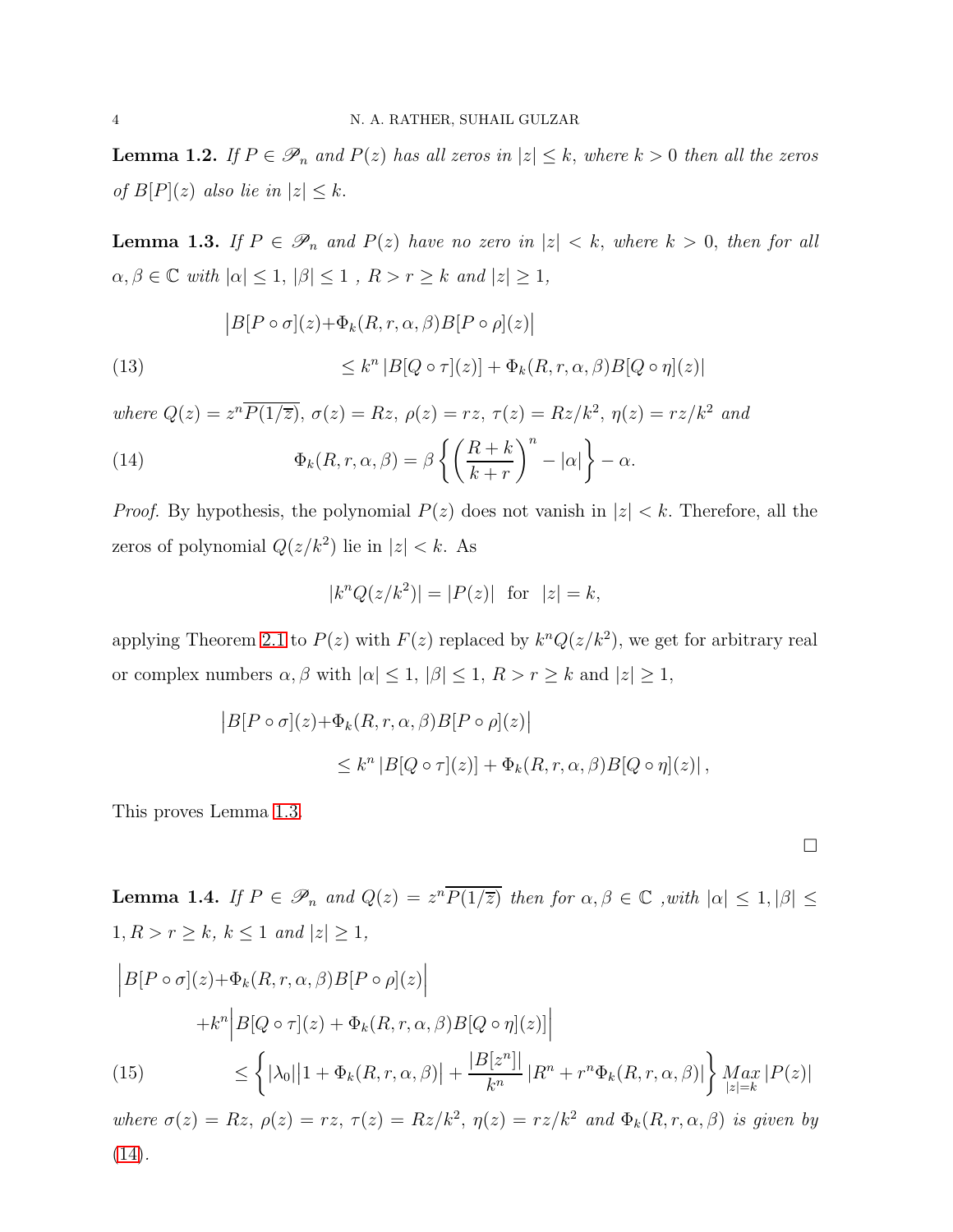*Proof.* Let  $M = Max_{|z|=k}$  | $P(z)$ |, then by Rouche's theorem, the polynomial  $F(z)$  =  $P(z) - \mu M$  does not vanish in  $|z| < k$  for every  $\mu \in \mathbb{C}$  with  $|\mu| > 1$ . Applying Lemma [1.3](#page-3-0) to polynomial  $F(z)$ , we get for  $\alpha, \beta \in \mathbb{C}$  with  $|\alpha| \leq 1, |\beta| \leq 1$  and  $|z| \geq 1$ ,

$$
|B[F \circ \sigma](z) + \Phi_k(R, r, \alpha, \beta)B[F \circ \rho](z)| \leq k^n |B[H \circ \tau](z) + \Phi_k(R, r, \alpha, \beta)B[H \circ \eta](z)|,
$$

where  $H(z) = z^n \overline{F(1/\overline{z})} = Q(z) - \overline{\mu} M z^n$ . Replacing  $F(z)$  by  $P(z) - \mu M$  and  $H(z)$  by  $Q(z) - \overline{\mu} M z^n$ , we have for  $|\alpha| \leq 1, |\beta| \leq 1$  and  $|z| \geq 1$ ,

$$
\begin{aligned}\n|B[P \circ \sigma](z) + \Phi_k(R, r, \alpha, \beta)B[P \circ \rho](z) - \mu \lambda_0 \left(1 + \Phi_k(R, r, \alpha, \beta)\right)M \\
&\leq k^n \left| B[Q \circ \tau](z)\right| + \Phi_k(R, r, \alpha, \beta)B[Q \circ \eta](z)\n\end{aligned}
$$
\n
$$
(16)\qquad \qquad -\frac{\overline{\mu}}{k^{2n}}\left(R^n + r^n \Phi_k(R, r, \alpha, \beta)\right)MB[z^n]
$$

<span id="page-4-0"></span>where  $Q(z) = z^n \overline{P(1/\overline{z})}$ .

Now choosing argument of  $\mu$  in the right hand side of inequality [\(16\)](#page-4-0) such that

$$
k^{n} \left| B[Q \circ \tau](z) + \Phi_{k}(R, r, \alpha, \beta) B[Q \circ \eta](z) - \frac{\overline{\mu}}{k^{2n}} (R^{n} + r^{n} \Phi_{k}(R, r, \alpha, \beta)) MB[z^{n}] \right|
$$
  
= 
$$
\frac{|\overline{\mu}|}{k^{n}} |R^{n} + r^{n} \Phi_{k}(R, r, \alpha, \beta)| |B[z^{n}]| M - k^{n} |B[Q \circ \tau](z) + \Phi_{k}(R, r, \alpha, \beta) B[Q \circ \eta](z)|
$$

which is possible by applying Corollary [2.3](#page-9-0) to polynomial  $Q(z/k^2)$  and using the fact  $Max_{|z|=k} |Q(z/k^2)| = M/k^n$ , we get for  $|\alpha| \leq 1, |\beta| \leq 1$  and  $|z| \geq 1$ ,

$$
|B[P \circ \sigma](z) + \Phi_k(R, r, \alpha, \beta)B[P \circ \rho](z)| - |\mu \lambda_0|| (1 + \Phi_k(R, r, \alpha, \beta)) M|
$$
  
\$\leq \frac{|\overline{\mu}|}{k^n} | R^n + r^n \Phi\_k(R, r, \alpha, \beta)| |B[z^n]| M - k^n |B[Q \circ \tau](z)| + \Phi\_k(R, r, \alpha, \beta)B[Q \circ \eta](z)|\$

Equivalently for  $|\alpha| \leq 1, |\beta| \leq 1$  and  $|z| \geq 1$ ,

$$
\begin{aligned} \left| B[P \circ \sigma](z) + \Phi_k(R, r, \alpha, \beta) B[P \circ \rho](z) \right| &+ k^n \left| B[Q \circ \tau](z) \right| + \Phi_k(R, r, \alpha, \beta) B[Q \circ \eta](z) \\ &\leq |\mu| \left\{ |\lambda_0| \left| 1 + \Phi_k(R, r, \alpha, \beta) \right| + \frac{1}{k^n} \left| R^n + r^n \Phi_k(R, r, \alpha, \beta) \right| \left| B[z^n] \right| \right\} M \end{aligned}
$$

Letting  $|\mu| \to 1$ , we get the conclusion of Lemma [1.4](#page-3-2) and this completes proof of Lemma [1.4.](#page-3-2)  $\Box$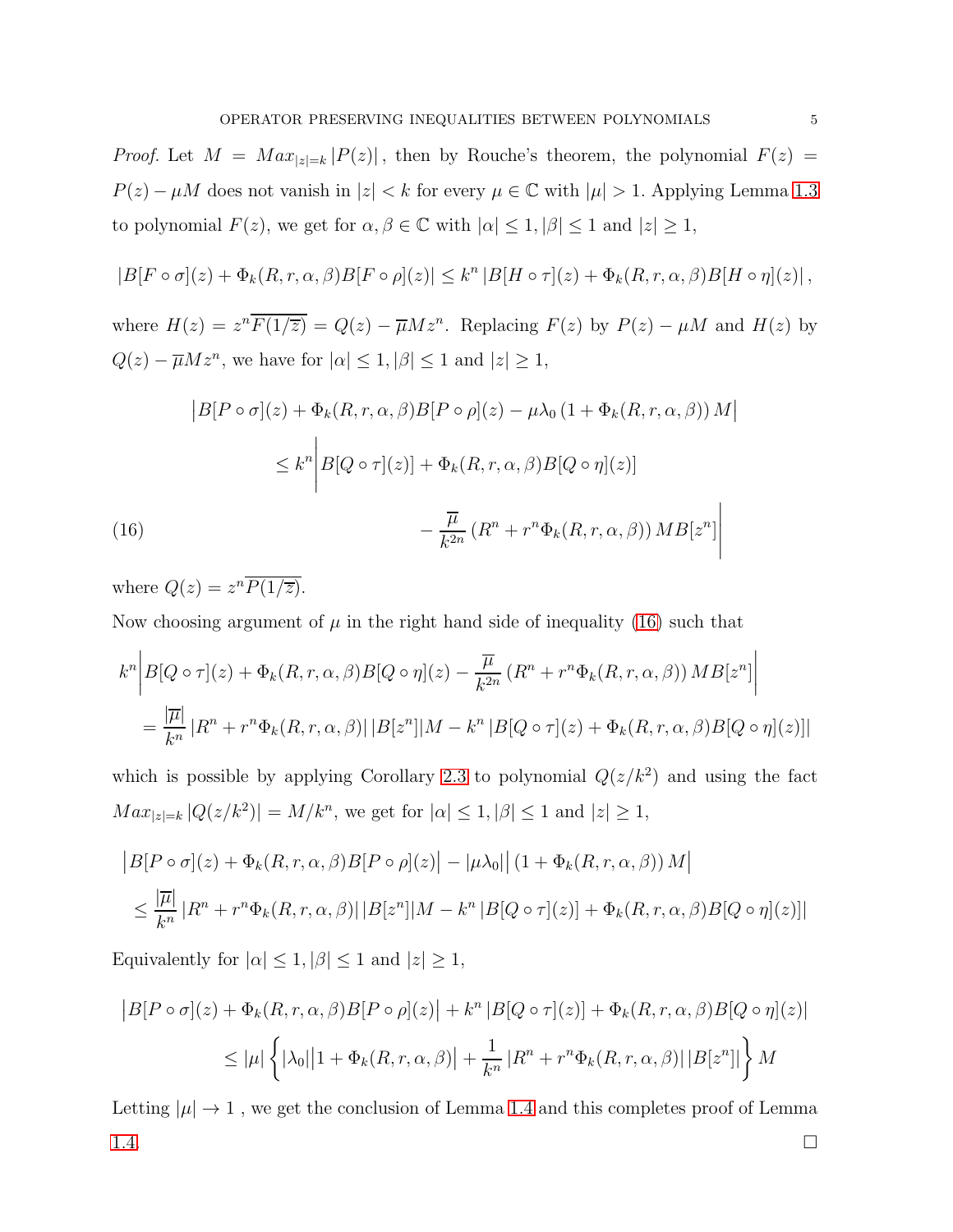#### 2. Main results

<span id="page-5-0"></span>**Theorem 2.1.** If  $F \in \mathscr{P}_n$  and  $F(z)$  has all its zeros in the disk  $|z| \leq k$  where  $k > 0$  and  $P(z)$  is a polynomial of degree at most n such that

$$
|P(z)| \le |F(z)| \quad \text{for } |z| = k,
$$

then for  $|\alpha| \leq 1, |\beta| \leq 1$ ,  $R > r \geq k$  and  $|z| \geq 1$ ,

<span id="page-5-1"></span>(17) 
$$
\begin{aligned} \left| B[P \circ \sigma](z) + \Phi_k(R, r, \alpha, \beta) B[P \circ \rho](z) \right| \\ \leq |B[F \circ \sigma](z) + \Phi_k(R, r, \alpha, \beta) B[F \circ \rho](z) | \end{aligned}
$$

where  $\sigma(z) = Rz$ ,  $\rho(z) = rz$  and

<span id="page-5-3"></span>(18) 
$$
\Phi_k(R,r,\alpha,\beta) = \beta \left\{ \left( \frac{R+k}{k+r} \right)^n - |\alpha| \right\} - \alpha.
$$

The result is best possible and the equality holds for the polynomial  $P(z) = e^{i\gamma} F(z)$  where  $\gamma \in \mathbb{R}$ .

**Proof of Theorem [2.1](#page-5-0)**. Since polynomial  $F(z)$  of degree n has all its zeros in  $|z| \leq k$ and  $P(z)$  is a polynomial of degree at most n such that

<span id="page-5-2"></span>
$$
(19) \t\t\t |P(z)| \le |F(z)| \tfor |z| = k,
$$

therefore, if  $F(z)$  has a zero of multiplicity s at  $z = ke^{i\theta_0}$ ,  $0 \le \theta_0 < 2\pi$ , then  $P(z)$  has a zero of multiplicity at least s at  $z = ke^{i\theta_0}$ . If  $P(z)/F(z)$  is a constant, then inequality [\(17\)](#page-5-1) is obvious. We now assume that  $P(z)/F(z)$  is not a constant, so that by the maximum modulus principle, it follows that

$$
|P(z)| < |F(z)|
$$
 for  $|z| > k$ .

Suppose  $F(z)$  has m zeros on  $|z| = k$  where  $0 \le m < n$ , so that we can write

$$
F(z) = F_1(z)F_2(z)
$$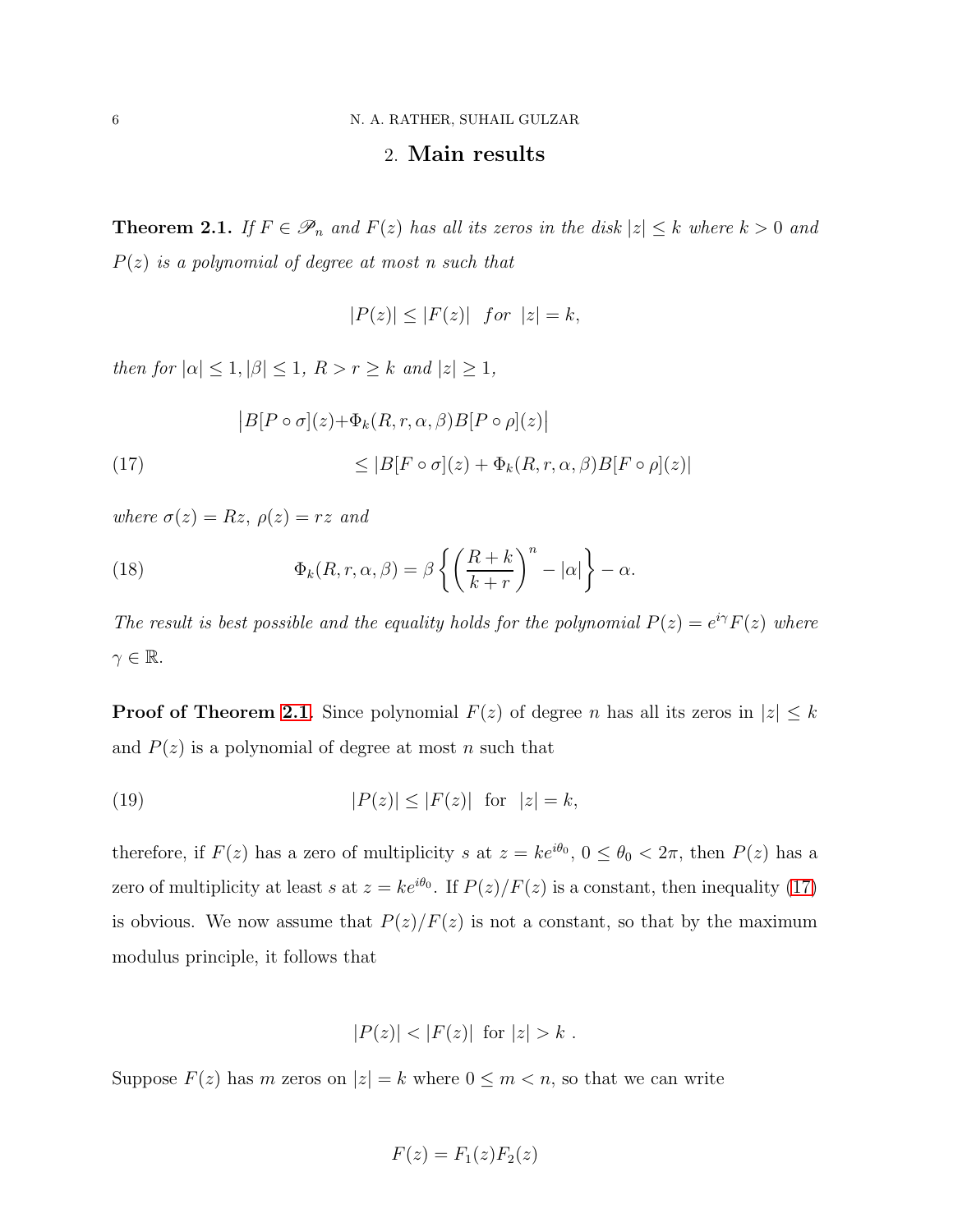where  $F_1(z)$  is a polynomial of degree m whose all zeros lie on  $|z| = k$  and  $F_2(z)$  is a polynomial of degree exactly  $n - m$  having all its zeros in  $|z| < k$ . This implies with the help of inequality [\(19\)](#page-5-2) that

$$
P(z) = P_1(z) F_1(z)
$$

where  $P_1(z)$  is a polynomial of degree at most  $n - m$ . Again, from inequality [\(19\)](#page-5-2), we have

$$
|P_1(z)| \le |F_2(z)| \text{ for } |z| = k
$$

where  $F_2(z) \neq 0$  for  $|z| = k$ . Therefore for every real or complex number  $\lambda$  with  $|\lambda| > 1$ , a direct application of Rouche's theorem shows that the zeros of the polynomial  $P_1(z)$  −  $\lambda F_2(z)$  of degree  $n - m \ge 1$  lie in  $|z| < k$  hence the polynomial

$$
G(z) = F_1(z) (P_1(z) - \lambda F_2(z)) = P(z) - \lambda F(z)
$$

has all its zeros in  $|z| \leq k$  with at least one zero in  $|z| < k$ , so that we can write

$$
G(z) = (z - te^{i\delta})H(z)
$$

where  $t < k$  and  $H(z)$  is a polynomial of degree  $n-1$  having all its zeros in  $|z| \leq k$ . Applying Lemma [1.1](#page-2-0) to the polynomial  $H(z)$ , we obtain for every  $R > r \geq k$  and  $0 \leq \theta < 2\pi$ ,

$$
|G(Re^{i\theta})| = |Re^{i\theta} - te^{i\delta}| |H(Re^{i\theta})|
$$
  
\n
$$
\geq |Re^{i\theta} - te^{i\delta}| \left(\frac{R+k}{k+r}\right)^{n-1} |H(re^{i\theta})|,
$$
  
\n
$$
= \left(\frac{R+k}{k+r}\right)^{n-1} \frac{|Re^{i\theta} - te^{i\delta}|}{|re^{i\theta} - te^{i\delta}|} |(re^{i\theta} - te^{i\delta}) H(re^{i\theta})|,
$$
  
\n
$$
\geq \left(\frac{R+k}{k+r}\right)^{n-1} \left(\frac{R+t}{r+t}\right) |G(re^{i\theta})|.
$$

This implies for  $R > r \geq k$  and  $0 \leq \theta < 2\pi$ ,

<span id="page-6-0"></span>(20) 
$$
\left(\frac{r+t}{R+t}\right)|G(Re^{i\theta})| \ge \left(\frac{R+k}{k+r}\right)^{n-1}|G(re^{i\theta})|.
$$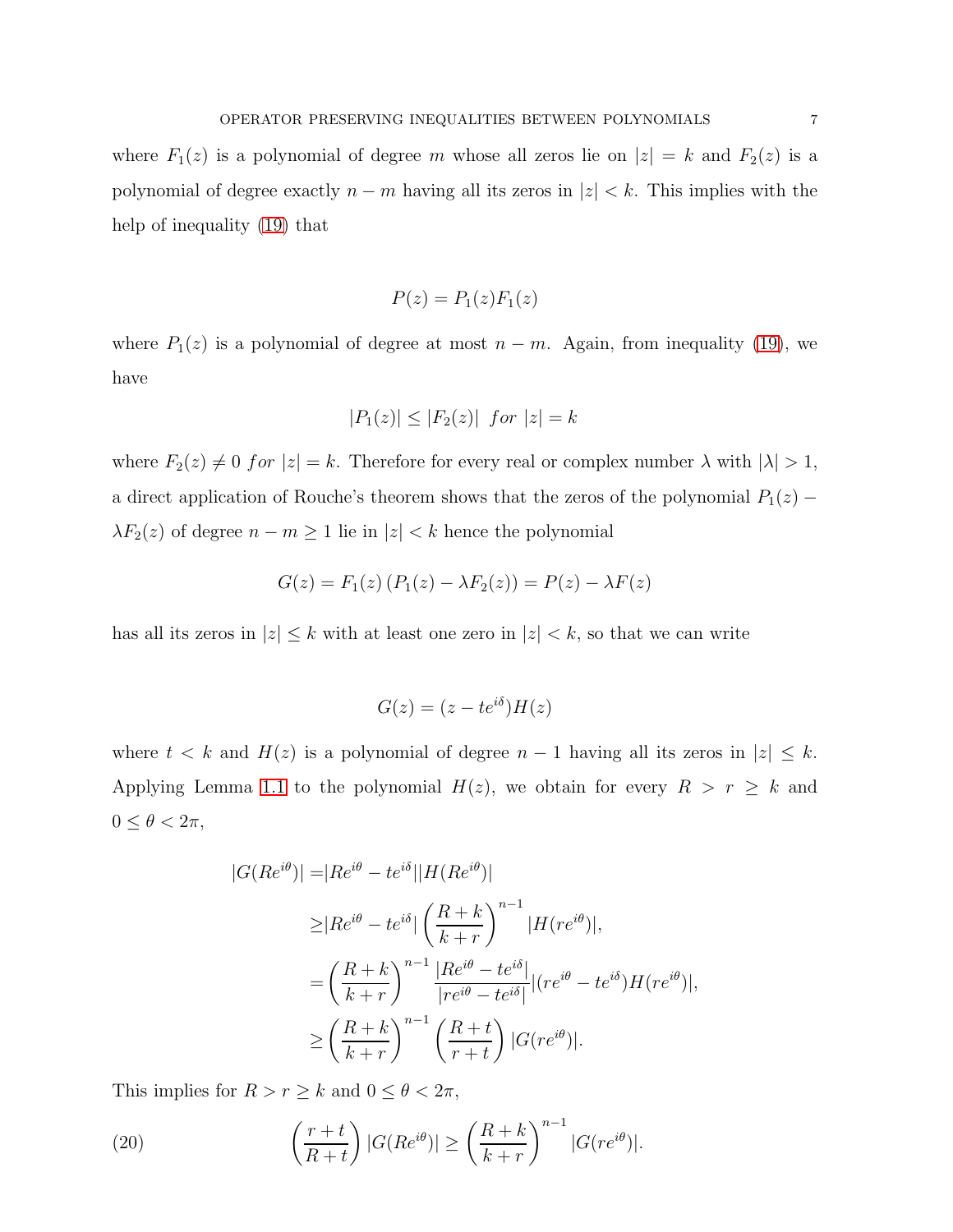Since  $R > r \geq k$  so that  $G(Re^{i\theta}) \neq 0$  for  $0 \leq \theta < 2\pi$  and  $\frac{r+k}{k+R} > \frac{r+t}{R+t}$  $\frac{r+t}{R+t}$ , from inequality [\(20\)](#page-6-0), we obtain

<span id="page-7-0"></span>(21) 
$$
|G(Re^{i\theta})| > \left(\frac{R+k}{k+r}\right)^n |G(re^{i\theta})|, \quad R > r \ge k \text{ and } 0 \le \theta < 2\pi.
$$

Equivalently,

$$
|G(Rz)| > \left(\frac{R+k}{k+r}\right)^n |G(rz)|
$$

for  $|z| = 1$  and  $R > r \geq k$ . Hence for every real or complex number  $\alpha$  with  $|\alpha| \leq 1$  and  $R > r \geq k$ , we have

<span id="page-7-2"></span>(22) 
$$
|G(Rz) - \alpha G(rz)| \ge |G(Rz)| - |\alpha| |G(rz)|
$$

$$
> \left\{ \left( \frac{R+k}{k+r} \right)^n - |\alpha| \right\} |G(rz)|, \text{ for } |z| = 1.
$$

Also, inequality [\(21\)](#page-7-0) can be written in the form

(23) 
$$
|G(re^{i\theta})| < \left(\frac{k+r}{R+k}\right)^n |G(Re^{i\theta})|
$$

for every  $R > r \geq k$  and  $0 \leq \theta < 2\pi$ . Since  $G(Re^{i\theta}) \neq 0$  and  $\left(\frac{k+r}{R+k}\right)$  $\frac{k+r}{R+k}$ <sup>n</sup> < 1, from inequality [\(23\)](#page-7-1), we obtain for  $0 \leq \theta < 2\pi$  and  $R > r \geq k,$ 

<span id="page-7-1"></span>
$$
|G(re^{i\theta})| < |G(Re^{i\theta})|.
$$

That is,

$$
|G(rz)| < |G(Rz)|
$$
 for  $|z| = 1$ .

Since all the zeros of  $G(Rz)$  lie in  $|z| \le (k/R) < 1$ , a direct application of Rouche's theorem shows that the polynomial  $G(Rz) - \alpha G(rz)$  has all its zeros in  $|z| < 1$  for every real or complex number  $\alpha$  with  $|\alpha| \leq 1$ . Applying Rouche's theorem again, it follows from [\(22\)](#page-7-2) that for arbitrary real or complex numbers  $\alpha, \beta$  with  $|\alpha| \leq 1, |\beta| \leq 1$  and  $R > r \geq k$ , all the zeros of the polynomial

$$
T(z) = G(Rz) - \alpha G(rz) + \beta \left\{ \left( \frac{R+k}{k+r} \right)^n - |\alpha| \right\} G(rz)
$$
  
= 
$$
\left[ P(Rz) - \alpha P(rz) + \beta \left\{ \left( \frac{R+k}{k+r} \right)^n - |\alpha| \right\} P(rz) \right]
$$
  

$$
- \lambda \left[ F(Rz) - \alpha F(rz) + \beta \left\{ \left( \frac{R+k}{k+r} \right)^n - |\alpha| \right\} F(rz) \right]
$$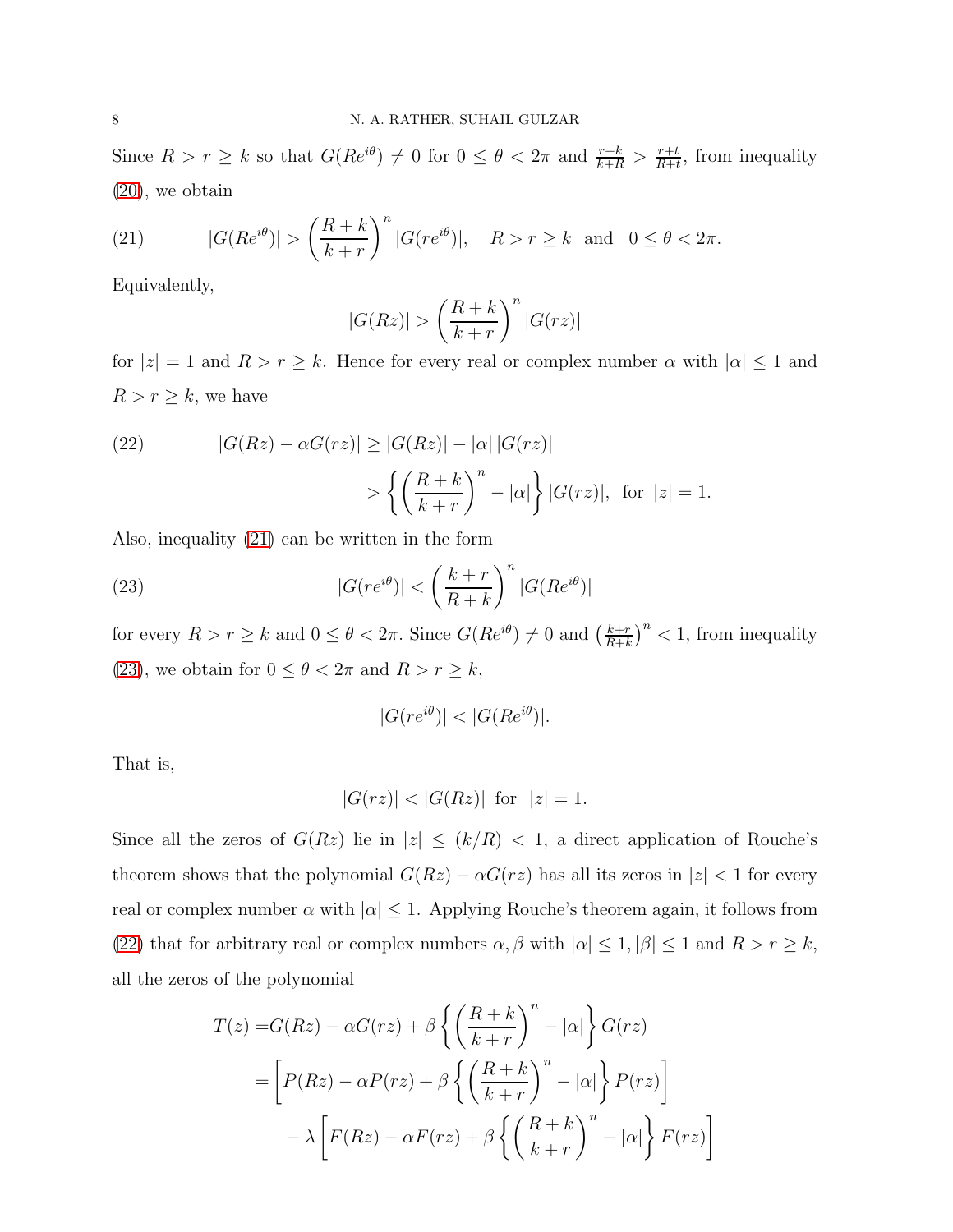lie in  $|z|$  < 1.

Applying Lemma [1.3](#page-3-0) to the polynomial  $T(z)$  and noting that B is a linear operator, it follows that all the zeros of polynomial

$$
B[T](z) = \left[ B[P \circ \sigma](z) - \alpha B[P \circ \rho](z) + \beta \left\{ \left( \frac{R+k}{k+r} \right)^n - |\alpha| \right\} B[P \circ \rho](z) \right] - \lambda \left[ B[F \circ \sigma](z) - \alpha B[F \circ \rho](z) + \beta \left\{ \left( \frac{R+k}{k+r} \right)^n - |\alpha| \right\} [F \circ \rho](z) \right]
$$

lie in  $|z|$  < 1. This implies

<span id="page-8-0"></span>(24)  
\n
$$
|B[P \circ \sigma](z) + \Phi_k(R, r, \alpha, \beta)B[P \circ \rho](z)|
$$
\n
$$
\leq |B[P \circ \sigma](z) + \Phi_k(R, r, \alpha, \beta)B[P \circ \rho](z)|,
$$

for  $|z| \ge 1$  and  $R > r \ge k$ . If inequality [\(24\)](#page-8-0) is not true, then there a point  $z = z_0$  with  $|z_0| \geq 1$  such that

$$
\begin{aligned} \left| \left\{ B[P \circ \sigma](z) + \Phi_k(R, r, \alpha, \beta) B[P \circ \rho](z) \right\}_{z=z_0} \right| \\ &\geq \left| \left\{ B[F \circ \sigma](z) + \Phi_k(R, r, \alpha, \beta) B[F \circ \rho](z) \right\}_{z=z_0} \right|, \end{aligned}
$$

But all the zeros of  $F(Rz)$  lie in  $|z| < (k/R) < 1$ , therefore, it follows (as in case of  $G(z)$ ) that all the zeros of  $F(Rz) - \alpha F(rz) + \beta \left\{ \left( \frac{R+k}{k+r} \right)^n - |\alpha| \right\} F(rz)$  lie in  $|z| < 1$ . Hence, by Lemma [1.3,](#page-3-0)

$$
\{B[F \circ \sigma](z) + \Phi_k(R, r, \alpha, \beta)B[F \circ \rho](z)\}_{z=z_0} \neq 0
$$

with  $|z_0| \geq 1$ . We take

$$
\lambda = \frac{\{B[P \circ \sigma](z) + \Phi_k(R, r, \alpha, \beta)B[P \circ \rho](z)\}_{z=z_0}}{\{B[P \circ \sigma](z) + \Phi_k(R, r, \alpha, \beta)B[P \circ \rho](z)\}_{z=z_0}},
$$

then  $\lambda$  is a well defined real or complex number with  $|\lambda| > 1$  and with this choice of  $\lambda$ , we obtain  ${B[T](z)}_{z=z_0} = 0$  where  $|z_0| \ge 1$ . This contradicts the fact that all the zeros of  $B[T(z)]$  lie in  $|z| < 1$ . Thus [\(24\)](#page-8-0) holds for  $|\alpha| \leq 1$ ,  $|\beta| \leq 1$ ,  $|z| \geq 1$ , and  $R > r \geq k$ .

For  $\alpha = 0$  in Theorem [2.1,](#page-5-0) we obtain the following.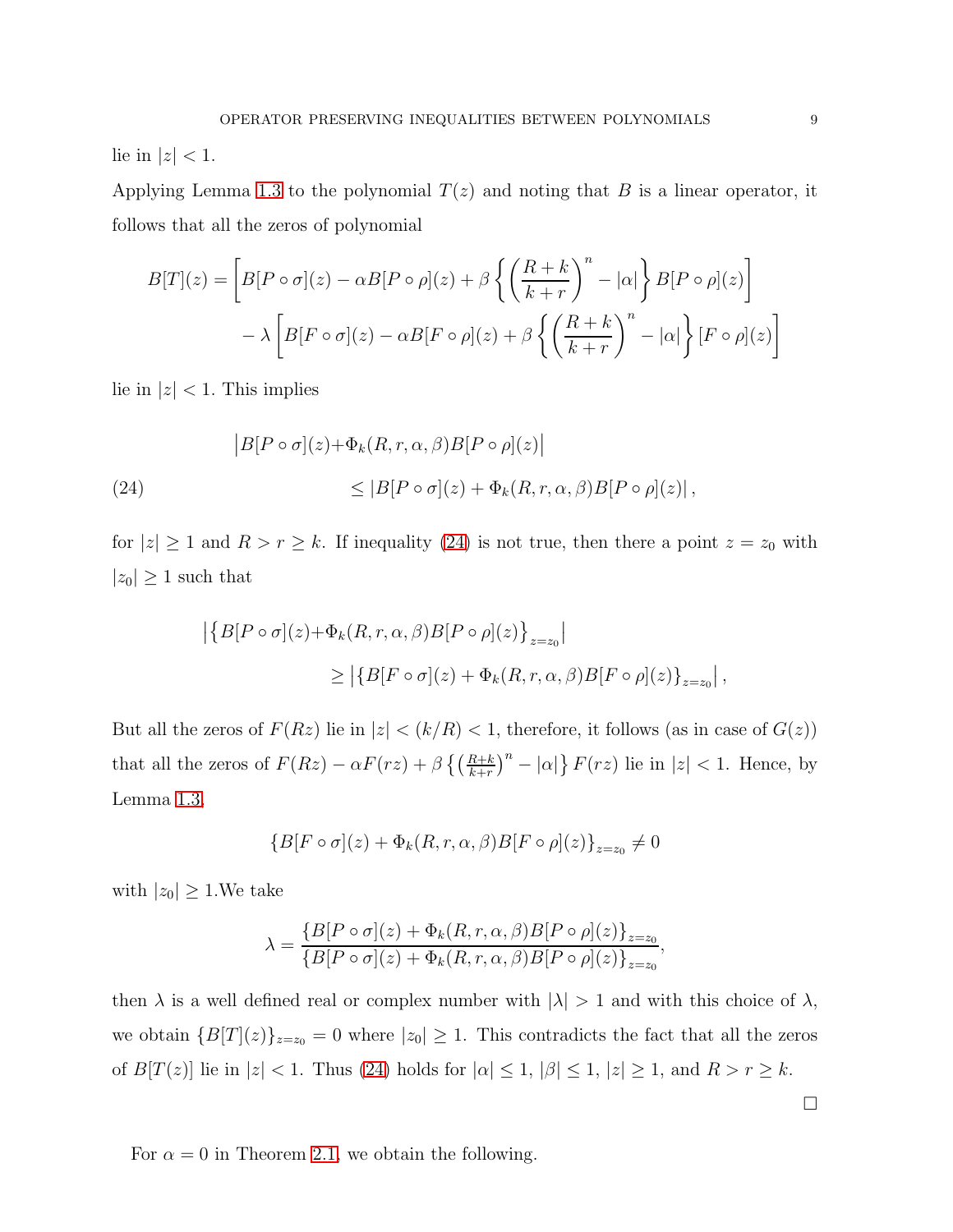Corollary 2.2. If  $F \in \mathscr{P}_n$  and  $F(z)$  has all its zeros in the disk  $|z| \leq k$ , where  $k > 0$ and  $P(z)$  is a polynomial of degree at most n such that

$$
|P(z)| \le |F(z)| \quad \text{for} \quad |z| = k,
$$

then for  $|\beta| \leq 1$ ,  $R > r \geq k$  and  $|z| \geq 1$ ,

(25)  
\n
$$
\begin{aligned}\n\left| B[P \circ \sigma](z) + \beta \left( \frac{R+k}{k+r} \right)^n B[P \circ \rho](z) \right| \\
&\le \left| B[F \circ \sigma](z) + \beta \left( \frac{R+k}{k+r} \right)^n B[F \circ \rho](z) \right|\n\end{aligned}
$$

where  $\sigma(z) = Rz$ ,  $\rho(z) = rz$ . The result is sharp, and the equality holds for the polynomial  $P(z) = e^{i\gamma} F(z)$  where  $\gamma \in \mathbb{R}$ .

If we choose  $F(z) = z^n M/k^n$ , where  $M = Max_{|z|=k} |P(z)|$  in Theorem [2.1,](#page-5-0) we get the following result.

<span id="page-9-0"></span>Corollary 2.3. If  $P \in \mathscr{P}_n$  then for  $\alpha, \beta \in \mathbb{C}$  with  $|\alpha| \leq 1, |\beta| \leq 1, R > r \geq k > 0$  and  $|z| = 1,$ 

<span id="page-9-1"></span>(26)  
\n
$$
\begin{aligned}\n|B[P \circ \sigma](z) + \Phi_k(R, r, \alpha, \beta)B[P \circ \rho](z)\n\end{aligned}
$$
\n
$$
\leq \frac{1}{k^n} |R^n + r^n \Phi_k(R, r, \alpha, \beta)| |B[z^n]| \underset{|z|=k}{Max} |P(z)|
$$

where  $\sigma(z) = Rz$ ,  $\rho(z) = rz$  and  $\Phi_k(R, r, \alpha, \beta)$  is given by [\(18\)](#page-5-3). The result is best possible and equality in [\(26\)](#page-9-1) holds for  $P(z) = az^n, a \neq 0$ .

Next, we take  $P(z) = z^n m/k^n$ , where  $m = Min_{|z|=k} |P(z)|$  in Theorem [2.1,](#page-5-0) we get the following result.

<span id="page-9-2"></span>**Corollary 2.4.** If  $F \in \mathscr{P}_n$  and  $F(z)$  have all its zeros in the disk  $|z| \leq k$ , where  $k > 0$ then for  $\alpha, \beta \in \mathbb{C}$  with  $|\alpha| \leq 1, |\beta| \leq 1, R > r \geq k > 0$ 

(27)  
\n
$$
\lim_{|z|=1} |B[F \circ \sigma](z) + \Phi_k(R, r, \alpha, \beta)B[F \circ \rho](z)|
$$
\n
$$
\geq \frac{|B[z^n]|}{k^n} |R^n + r^n \Phi_k(R, r, \alpha, \beta)| \lim_{|z|=k} |P(z)|,
$$

where  $\sigma(z) = Rz$ ,  $\rho(z) = rz$  and  $\Phi_k(R, r, \alpha, \beta)$  is given by [\(18\)](#page-5-3). The result is Sharp.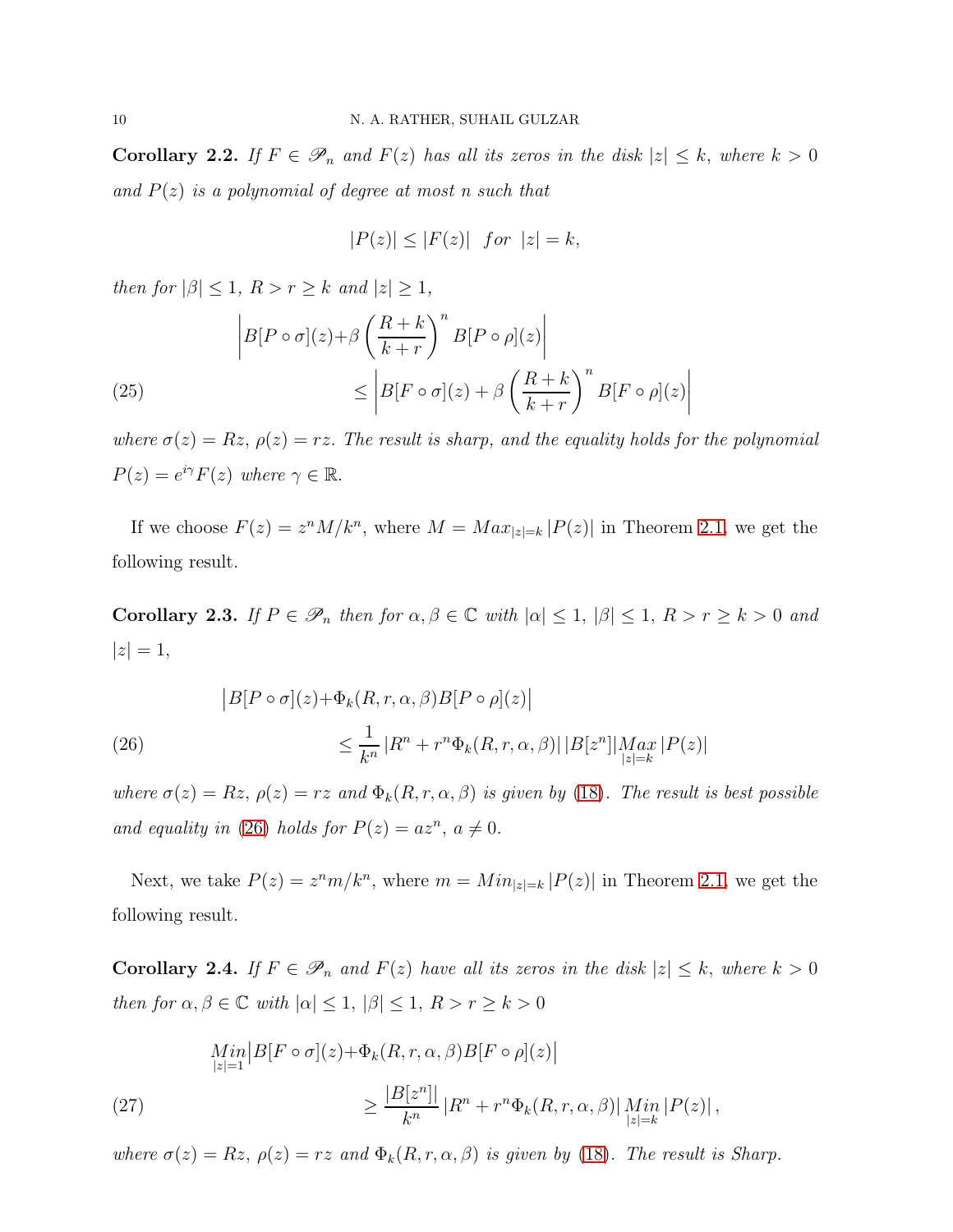If we take  $\beta = 0$  in [\(26\)](#page-9-1), we get the following result.

Corollary 2.5. If  $P \in \mathscr{P}_n$  then for  $\alpha \in \mathbb{C}$  with  $|\alpha| \leq 1$ ,  $R > r \geq k > 0$  and  $|z| \geq 1$ ,

(28) 
$$
|B[P \circ \sigma](z) - \alpha B[P \circ \rho](z)| \leq \frac{1}{k^n} |R^n - \alpha r^n| |B[z^n]| \underset{|z|=k}{Max} |P(z)|
$$

where  $\sigma(z) = Rz$ ,  $\rho(z) = rz$ . The result is best possible as shown by  $P(z) = az^n, a \neq 0$ .

For polynomials  $P \in \mathscr{P}_n$  having no zero in  $|z| < k$ , we establish the following result which leads to a compact generalization of inequality  $(3),(4),(8)$  $(3),(4),(8)$  $(3),(4),(8)$  $(3),(4),(8)$  and  $(12)$ .

<span id="page-10-0"></span>**Theorem 2.6.** If  $P \in \mathcal{P}_n$  and  $P(z)$  does not vanish in the disk  $|z| < k$ , where  $k \leq 1$ , then for all  $\alpha, \beta \in \mathbb{C}$  with  $|\alpha| \leq 1$ ,  $|\beta| \leq 1$ ,  $R > r \geq k > 0$  and  $|z| \geq 1$ ,

$$
|B[P \circ \sigma](z) + \Phi_k(R, r, \alpha, \beta)B[P \circ \rho](z)|
$$
  
(29) 
$$
\leq \frac{1}{2} \left[ \frac{|B[z^n]|}{k^n} |R^n + r^n \Phi_k(R, r, \alpha, \beta)| + |1 + \Phi_k(R, r, \alpha, \beta)| |\lambda_0| \right] \max_{|z| = k} |P(z)|
$$

where  $\sigma(z) = Rz$ ,  $\rho(z) = rz$  and  $\Phi_k(R, r, \alpha, \beta)$  is given by [\(18\)](#page-5-3).

**Proof of Theorem [2.6](#page-10-0)**. Since  $P(z)$  does not vanish in  $|z| < k$ ,  $k \le 1$ , by Lemma [1.3,](#page-3-0) we have for all  $\alpha, \beta \in \mathbb{C}$  with  $|\alpha| \leq 1$ ,  $|\beta| \leq 1$ ,  $R > 1$  and  $|z| \geq 1$ ,

<span id="page-10-1"></span>(30)  
\n
$$
\begin{aligned}\n|B[P \circ \sigma](z) + \Phi_k(R, r, \alpha, \beta) B[P \circ \rho](z)| \\
&\leq k^n |B[Q \circ \tau](z) + \Phi_k(R, r, \alpha, \beta) B[Q \circ \eta](z)|\,,\n\end{aligned}
$$

where  $\sigma(z) = Rz$ ,  $\rho(z) = rz$ ,  $\tau(z) = Rz/k^2$ ,  $\eta(z) = rz/k^2$  and  $Q(z) = z^n \overline{P(1/\overline{z})}$ . Inequality [\(30\)](#page-10-1) in conjunction with Lemma [1.4](#page-3-2) gives for all  $\alpha, \beta \in \mathbb{C}$  with  $|\alpha| \leq 1$ ,  $|\beta| \leq 1$ ,  $R > r \geq k$ and  $|z| \geq 1$ ,

$$
2|B[P \circ \sigma](z) + \Phi_k(R, r, \alpha, \beta)B[P \circ \rho](z)|
$$
  
\n
$$
\leq |B[P \circ \sigma](z) + \Phi_k(R, r, \alpha, \beta)B[P \circ \rho](z)| + k^n |B[Q \circ \tau](z)| + \Phi_k(R, r, \alpha, \beta)B[Q \circ \eta](z)|
$$
  
\n
$$
\leq \left\{ |\lambda_0| |1 + \Phi_k(R, r, \alpha, \beta)| + \frac{|B[z^n]|}{k^n} |R^n + r^n \Phi_k(R, r, \alpha, \beta)| \right\} |Max_{|z|=k} |P(z)|.
$$

This completes the proof of Theorem [2.6.](#page-10-0)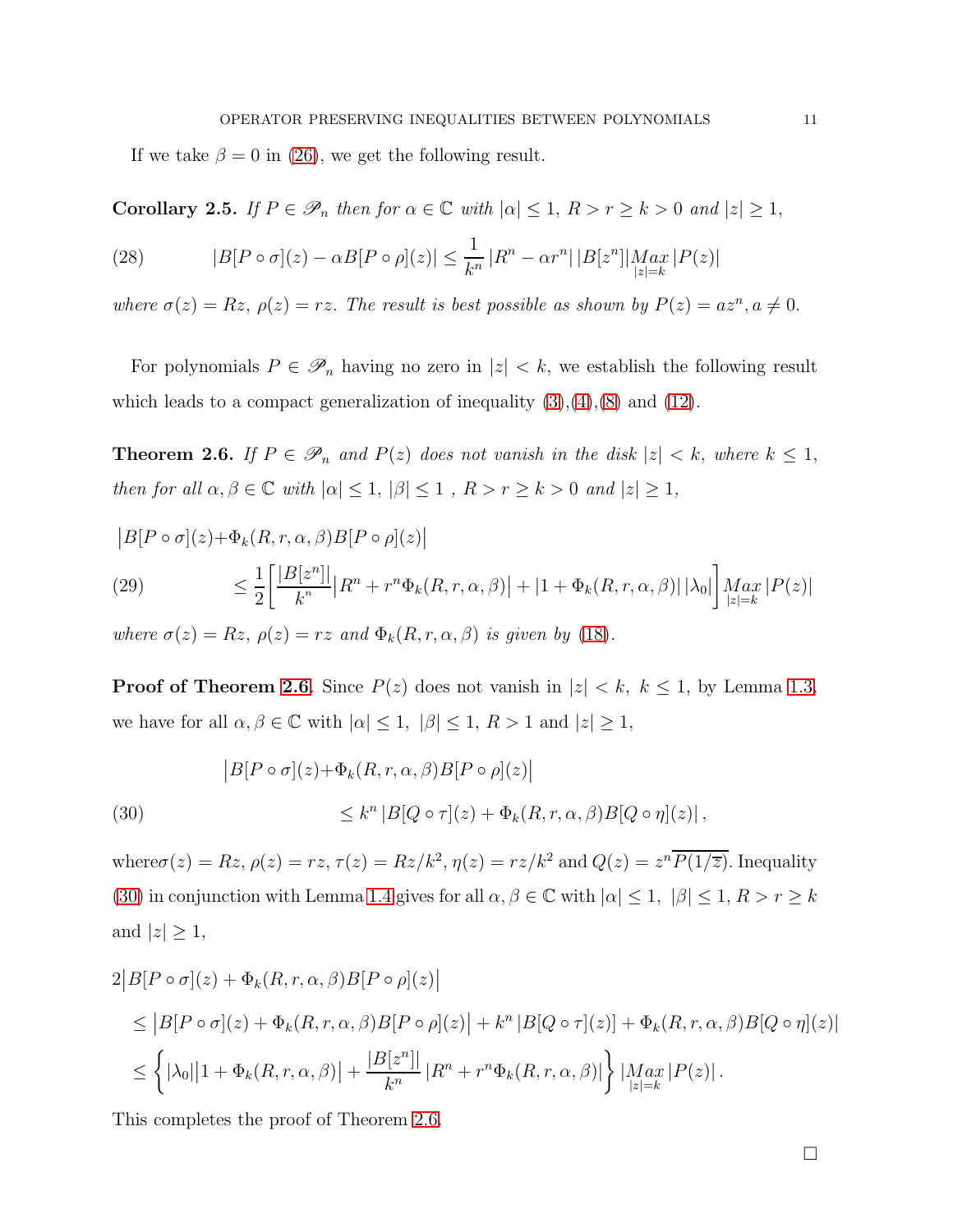We finally prove the following result, which is the refinement of Theorem [2.6.](#page-10-0)

<span id="page-11-0"></span>**Theorem 2.7.** If  $P \in \mathscr{P}_n$  and  $P(z)$  does not vanish in the disk  $|z| < k$ , where  $k \leq 1$ , then for all  $\alpha, \beta \in \mathbb{C}$  with  $|\alpha| \leq 1$ ,  $|\beta| \leq 1$ ,  $R > r \geq k > 0$  and  $|z| = 1$ ,

$$
\begin{aligned}\n\left| B[P \circ \sigma](z) + \Phi_k(R, r, \alpha, \beta) B[P \circ \rho](z) \right| \\
&\leq \frac{1}{2} \left[ \left\{ \frac{|B[z^n]|}{k^n} | R^n + r^n \Phi_k(R, r, \alpha, \beta) | + |1 + \Phi_k(R, r, \alpha, \beta)| |\lambda_0| \right\} \underset{|z|=k}{Max} |P(z)| \\
&\quad - \left\{ \frac{|B[z^n]|}{k^n} | R^n + r^n \Phi_k(R, r, \alpha, \beta) | - |1 + \Phi_k(R, r, \alpha, \beta)| |\lambda_0| \right\} \underset{|z|=k}{Min} |P(z)| \right] \n\end{aligned}
$$

<span id="page-11-2"></span>where  $\sigma(z) = Rz$ ,  $\rho(z) = rz$  and  $\Phi_k(R, r, \alpha, \beta)$  is given by [\(18\)](#page-5-3).

**Proof of Theorem [2.7](#page-11-0).** Let  $m = Min_{|z|=k} |P(z)|$ . If  $P(z)$  has a zero on  $|z| = k$ , then the result follows from Theorem [2.6.](#page-10-0) We assume that  $P(z)$  has all its zeros in  $|z| > k$ where  $k \leq 1$  so that  $m > 0$ . Now for every  $\delta$  with  $|\delta| < 1$ , it follows by Rouche's theorem  $h(z) = P(z) - \delta m$  does not vanish in  $|z| < k$ . Applying Lemma [1.3](#page-3-0) to the polynomial  $h(z),$  we get for all  $\alpha,\beta\in\mathbb{C}$  with  $|\alpha|\leq 1, |\beta|\leq 1,$   $R>r\geq k$  and  $|z|\geq 1$ 

$$
|B[h \circ \sigma](z) + \Phi_k(R, r, \alpha, \beta)B[h \circ \rho](z)| \leq k^n |B[q \circ \tau](z)| + \Phi_k(R, r, \alpha, \beta)B[q \circ \eta](z)|],
$$

where  $\sigma(z) = Rz$ ,  $\rho(z) = rz$ ,  $\tau(z) = Rz/k^2$ ,  $\eta(z) = rz/k^2$  and  $q(z) = z^n \overline{h(1/\overline{z})}$  $z^{n}\overline{P(1/\overline{z})} - \overline{\delta}mz^{n}$ . Equivalently,

<span id="page-11-1"></span>(32)  
\n
$$
\begin{aligned}\n\left|B[P \circ \sigma](z) + \Phi_k(R, r, \alpha, \beta)B[P \circ \rho](z) - \delta \lambda_0 (1 + \Phi_k(R, r, \alpha, \beta)) m\right| \\
&\leq k^n \left|B[Q \circ \tau](z) + \Phi_k(R, r, \alpha, \beta)B[Q \circ \eta](z) - \frac{\overline{\delta}}{k^{2n}} (R^n + r^n \Phi_k(R, r, \alpha, \beta)) m B[z^n]\right|\n\end{aligned}
$$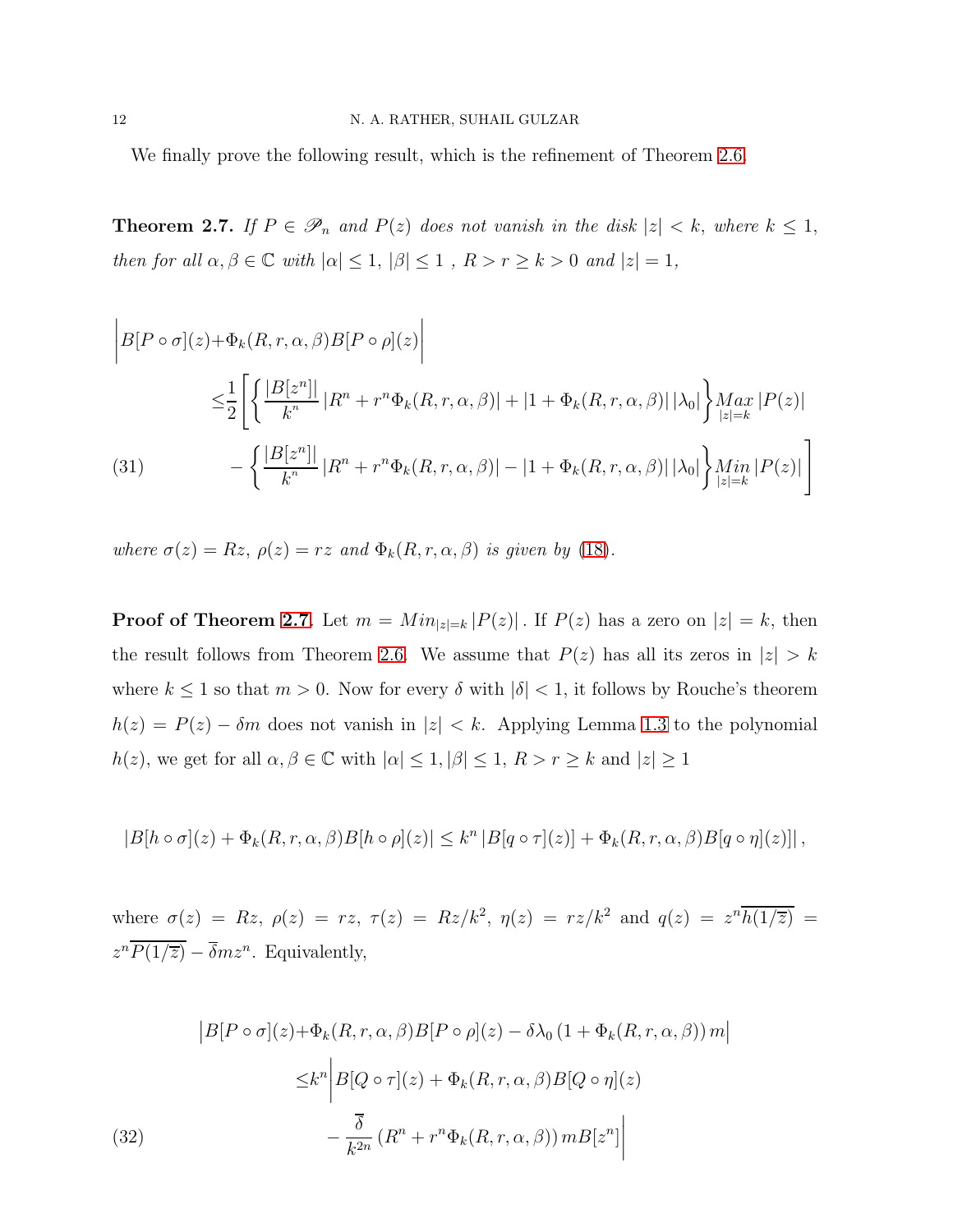where  $Q(z) = z^n \overline{P(1/\overline{z})}$ . Since all the zeros of  $Q(z/k^2)$  lie in  $|z| \leq k, k \leq 1$  by Corollary [2.4](#page-9-2) applied to  $Q(z/k^2)$ , we have for  $R > 1$  and  $|z| = 1$ ,

<span id="page-12-0"></span>(33)  
\n
$$
|B[Q \circ \tau](z)| + \Phi_k(R, r, \alpha, \beta)B[Q \circ \eta](z)|
$$
\n
$$
\geq \frac{1}{k^n} |R^n + r^n \Phi_k(R, r, \alpha, \beta)| |B[z^n]| \underset{|z|=k}{MinQ(z/k^2)}
$$
\n
$$
= \frac{1}{k^{2n}} |R^n + r^n \Phi_k(R, r, \alpha, \beta)| |B[z^n]| m.
$$

Now, choosing the argument of  $\delta$  on the right hand side of inequality [\(32\)](#page-11-1) such that

$$
k^{n} \bigg| B[Q \circ \tau](z) + \Phi_{k}(R, r, \alpha, \beta) B[Q \circ \eta](z) - \frac{\overline{\delta}}{k^{2n}} (R^{n} + r^{n} \Phi_{k}(R, r, \alpha, \beta)) m B[z^{n}] \bigg|
$$
  
=  $k^{n} |B[Q \circ \tau](z) + \Phi_{k}(R, r, \alpha, \beta) B[Q \circ \eta](z) - \frac{1}{k^{n}} |R^{n} + r^{n} \Phi_{k}(R, r, \alpha, \beta)||B[z^{n}]|m.$ 

for  $|z|=1$ , which is possible by inequality [\(33\)](#page-12-0). We get for  $|z|=1$ ,

(34)  
\n
$$
|B[P \circ \sigma](z) + \Phi_k(R, r, \alpha, \beta)B[P \circ \rho](z)| - |\delta||\lambda_0||1 + \Phi_k(R, r, \alpha, \beta)|m
$$
\n
$$
\leq k^n |B[Q \circ \tau](z) + \Phi_k(R, r, \alpha, \beta)B[Q \circ \eta](z)|
$$
\n
$$
-\frac{|\delta|}{k^n} |R^n + r^n \Phi_k(R, r, \alpha, \beta)| |B[z^n]|m.
$$

Equivalently for  $|z|=1, R>r\geq k,$  we have

<span id="page-12-1"></span>
$$
\begin{aligned}\n|B[P \circ \sigma](z) + \Phi_k(R, r, \alpha, \beta)B[P \circ \rho](z)\n| &- k^n |B[Q \circ \tau](z)\n| + \Phi_k(R, r, \alpha, \beta)B[Q \circ \eta](z)\n\end{aligned}
$$
\n
$$
(35) \leq |\delta| \left\{ |\lambda_0| |1 + \Phi_k(R, r, \alpha, \beta) \right\} - \frac{1}{k^n} |R^n + r^n \Phi_k(R, r, \alpha, \beta)| |B[z^n]| \right\} m.
$$

Letting  $|\delta| \to 1$  in inequality [\(35\)](#page-12-1), we obtain for all  $\alpha, \beta \in \mathbb{C}$  with  $|\alpha| \leq 1, |\beta| \leq 1, R >$  $r \geq k$  and  $|z|=1$ ,

<span id="page-12-2"></span>
$$
\begin{aligned} \left| B[P \circ \sigma](z) + \Phi_k(R, r, \alpha, \beta) B[P \circ \rho](z) \right| &- k^n \left| B[Q \circ \tau](z) + \Phi_k(R, r, \alpha, \beta) B[Q \circ \eta](z) \right| \\ \text{(36)} \qquad &\leq \left\{ |\lambda_0| |1 + \Phi_k(R, r, \alpha, \beta) \right| - \frac{1}{k^n} \left| R^n + r^n \Phi_k(R, r, \alpha, \beta) \right| \left| B[z^n] \right| \right\} m. \end{aligned}
$$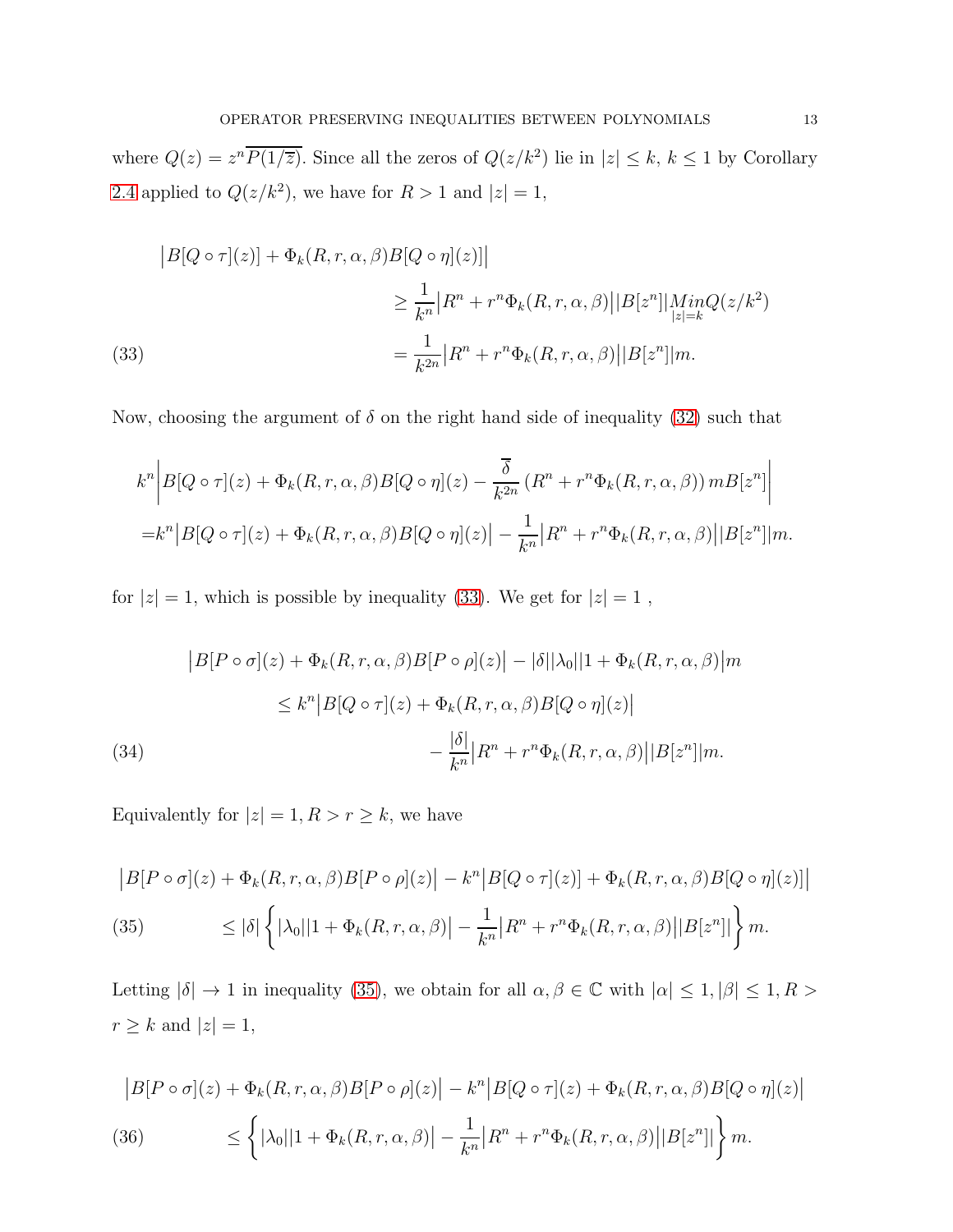Inequality [\(36\)](#page-12-2) in conjunction with Lemma [1.4](#page-3-2) gives for all  $\alpha, \beta \in \mathbb{C}$  with  $|\alpha| \leq 1$ ,  $|\beta| \leq 1, R > 1$  and  $|z| = 1$ ,

$$
2|B[P \circ \sigma](z) + \Phi_k(R, r, \alpha, \beta)B[P \circ \rho](z)|
$$
  
\n
$$
\leq \left\{ |\lambda_0| |1 + \Phi_k(R, r, \alpha, \beta)| + \frac{1}{k^n} |R^n + r^n \Phi_k(R, r, \alpha, \beta)| |B[z^n]| \right\} \left| \underset{|z|=k}{Max} |P(z)|
$$
  
\n
$$
+ \left\{ |\lambda_0| |1 + \Phi_k(R, r, \alpha, \beta)| - \frac{1}{k^n} |R^n + r^n \Phi_k(R, r, \alpha, \beta)| |B[z^n]| \right\} \underset{|z|=k}{Min} |P(z)|.
$$

which is equivalent to inequality  $(31)$  and thus completes the proof of theorem [2.7.](#page-11-0)

 $\Box$ 

If we take  $\alpha = 0$ , we get the following.

Corollary 2.8. If  $P \in \mathscr{P}_n$  and  $P(z)$  does not vanish in  $|z| < k$  where  $k \leq 1$ , then for all  $\beta \in \mathbb{C}$  with  $|\beta| \leq 1$  ,  $R > r \geq k$  and  $|z| = 1,$ 

$$
\begin{split}\n\left| B[P \circ \sigma](z) + \beta \left( \frac{R+k}{k+r} \right)^n B[P \circ \rho](z) \right| \\
\leq & \frac{1}{2} \left[ \left\{ \frac{|B[z^n]|}{k^n} \left| R^n + r^n \beta \left( \frac{R+k}{k+1} \right)^n \right| + \left| 1 + \beta \left( \frac{R+k}{k+1} \right)^n \right| |\lambda_0| \right\} \underset{|z|=k}{Max} |B[P](z)| \\
(37) \qquad & \left| \frac{|B[z^n]|}{k^n} \left| R^n + r^n \beta \left( \frac{R+k}{k+1} \right)^n \right| - \left| 1 + \beta \left( \frac{R+k}{k+1} \right)^n \right| |\lambda_0| \right\} \underset{|z|=k}{Min} |B[P](z)| \right]\n\end{split}
$$

where  $\sigma(z) = Rz$  and  $\rho(z) = rz$ .

For  $\beta = 0$ , Theorem [2.6](#page-10-0) reduces to the following result.

Corollary 2.9. If  $P \in \mathscr{P}_n$  and  $P(z)$  does not vanish in  $|z| < k$  where  $k \leq 1$ , then for all  $\alpha \in \mathbb{C}$  with  $|\alpha| \leq 1$ ,  $R > r \geq k$  and  $|z| = 1$ ,

$$
|B[P \circ \sigma](z) - \alpha B[P \circ \rho](z)| \le \frac{1}{2} \left[ \left\{ \frac{|B[z^n]|}{k^n} |R^n - \alpha r^n| + |1 - \alpha| |\lambda_0| \right\} \underset{|z|=k}{Max} |P(z)| - \left\{ \frac{|B[z^n]|}{k^n} |R^n - \alpha r^n| - |1 - \alpha| |\lambda_0| \right\} \underset{|z|=k}{Min} |P(z)| \right]
$$
\n(38)

where  $\sigma(z) = Rz$  and  $\rho(z) = rz$ . The result is sharp and extremal polynomial is  $P(z) = z$  $az^{n} + b, |a| = |b| \neq 0.$